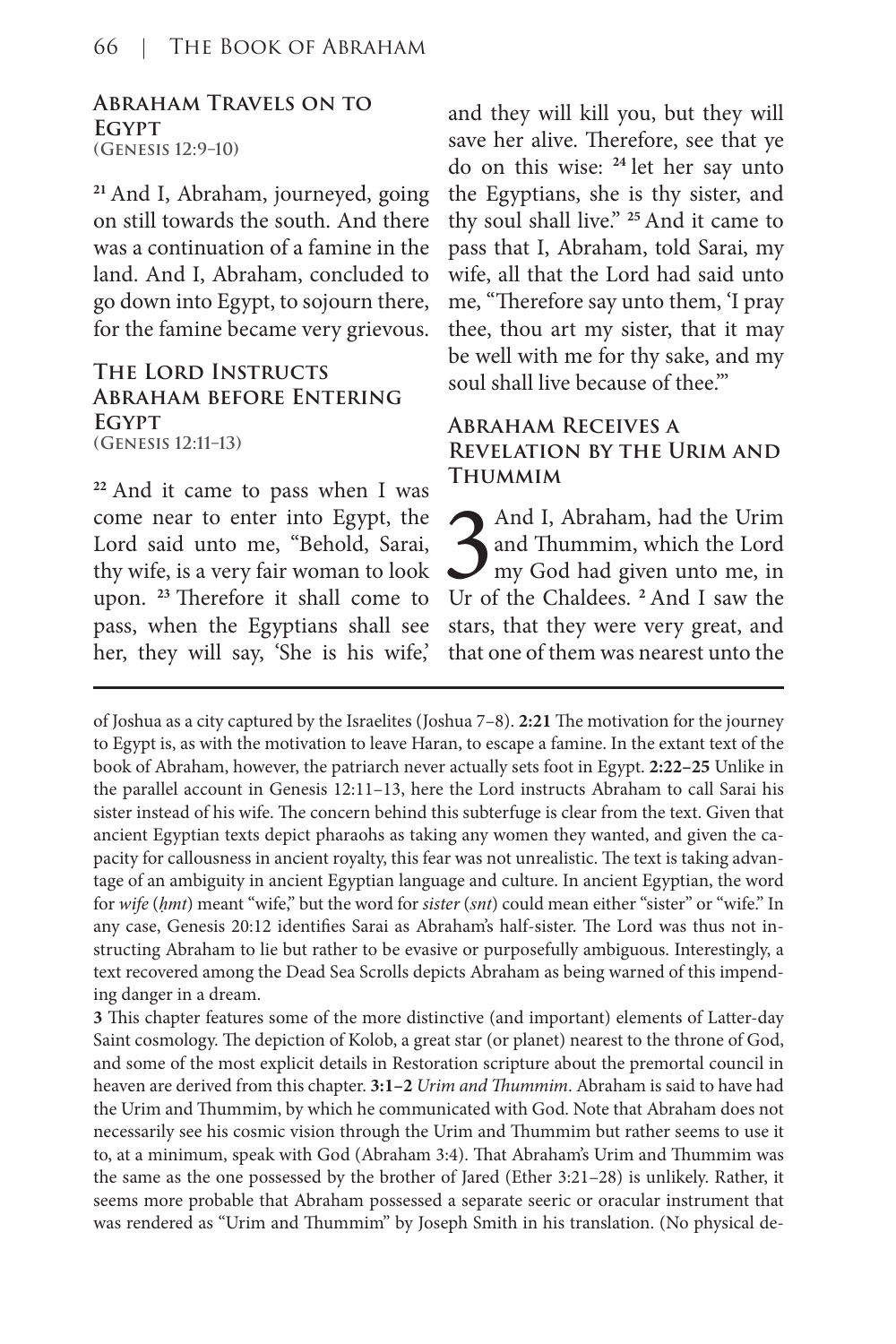throne of God; and there were many great ones which were near unto it.

### **Kolob, the Governing One**

**<sup>3</sup>**And the Lord said unto me, "These are the governing ones, and the name of the great one is Kolob, because it is near unto me, for I am the Lord thy God. I have set this one to govern all those which belong to the same order as that upon which thou standest." **<sup>4</sup>**And the Lord said unto me, by the Urim and Thummim, that Kolob was after the manner of the Lord, ac-

cording to its times and seasons in the revolutions thereof; that one revolution was a day unto the Lord, after his manner of reckoning, it being one thousand years according to the time appointed unto that whereon thou standest. This is the reckoning of the Lord's time, according to the reckoning of Kolob. **<sup>5</sup>**And the Lord said unto me, "The planet which is the lesser light, lesser than that which is to rule the day, even the night, is above or greater than that upon which thou standest in point of reckoning, for

scription of the Urim and Thummim or how it was used as an oracular device is provided in the text.) Intriguingly, medieval Jewish sources posit that Abraham had a glowing precious stone or some other instrument (something like an astrolabe) for studying the stars. *Abraham as astronomer.* Ancient and medieval sources report that Abraham was knowledgeable in the astronomical sciences. Some of these sources even depict Abraham as bringing a knowledge of mathematics and astronomy to Egypt. **3:3** *Kolob.* Here Kolob is mentioned for the first time. In the text it is said to be a star or planet; a "great [star/planet]" and a "governing one"; "nigh unto the throne of God"; used to tell relative time (Abraham 3:4); and a signifier of "first creation" (Facsimile 2, fig. 1). The name arguably derives from the reconstructed Afroasiatic root *\*ḳlb/ḳrb*, meaning "interior, inside, middle." Descendent cognates that likely relate to Kolob are attested in Egyptian (*k*b; "interior, midst"), Akkadian (*qerbum*; "inside"), and Hebrew (*qereb*; "inside, middle"). Alternatively, the name Kolob might derive from the Semitic root *klb*, meaning "dog" (as in the Akkadian *kalbu* or Hebrew *keleb*), and might thereby be identifiable with the dog-star Sirius, which held especially significant calendrical and religious significance for the ancient Egyptians. The converging characteristics between Kolob and Sirius are compelling (for example, Sirius was recognized as a great star by the ancients, served an important calendrical and timekeeping purpose, was depicted as being a ruling star, and so on) but this identification remains unconfirmed. *Near unto God*. An important theme in this chapter is the relative proximity of graded stars to God's celestial residence. Kolob is repeatedly said to be nearest to the throne of God (here and at 3:9–10, 16), thus making it the greatest of the governing astronomical bodies. If Kolob does indeed derive from the root *\*ḳlb/ḳrb,* then this emphasis on its nearness and proximity to God would work well as a pun on the name. **3:5–10** *Geocentric cosmology.* The "order[s]" and "set time[s]" of celestial objects (the moon, the sun, other planets, and Kolob) are enumerated from Abraham's vantage point on earth ("upon which thou standest"). This has led some scholars to view the cosmology of the book of Abraham as geocentric, meaning Abraham is observing celestial phenomena from the "reckoning" of the earth. *Times of reckoning and set time(s)*. The text does not clarify what it meant by these terms at 3:6, but the terms could refer to, respectively, the reckoned times of the movement of celestial objects from a geocentric perspective or possibly the true times of motion for these bodies set by God detached from a geocentric view. *Kolob as governing planet.* Abraham 3:9 appears to identify Kolob as a planet, whereas elsewhere this chapter calls Kolob a star (3:16). While confusing for modern readers, this is to be expected from a text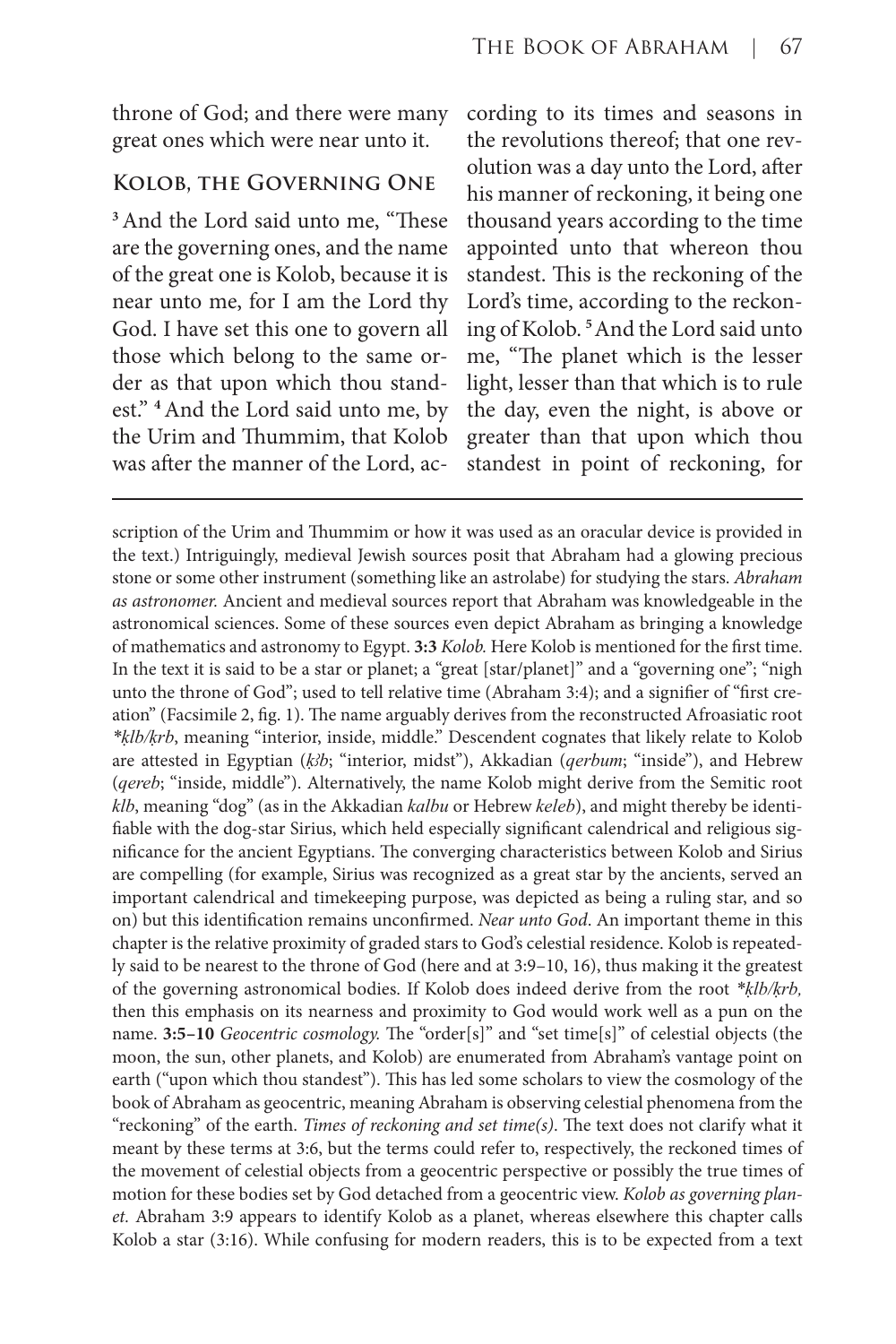it moveth in order more slow. This is in order because it standeth above the earth upon which thou standest, therefore the reckoning of its time is not so many as to its number of days, and of months, and of years."

**<sup>6</sup>**And the Lord said unto me, "Now, Abraham, these two facts exist, behold thine eyes see it. It is given unto thee to know the times of reckoning, and the set time, yea, the set time of the earth upon which thou standest, and the set time of the greater light which is set to rule the day, and the set time of the lesser light which is set to rule the night. **<sup>7</sup>**Now the set time of the lesser light is a longer time as to its reckoning than the reckoning of the time of the earth upon which thou standest. **<sup>8</sup>**And where these two facts exist, there shall be another fact above them, that is, there shall be another planet whose reckoning of time shall be longer still. **<sup>9</sup>**And thus there shall be the reckoning of the time of one planet above another, until thou come nigh unto Kolob, which Kolob

is after the reckoning of the Lord's time, which Kolob is set nigh unto the throne of God, to govern all those planets which belong to the same order as that upon which thou standest. **<sup>10</sup>**And it is given unto thee to know the set time of all the stars that are set to give light, until thou come near unto the throne of God."

# **The Lord Shows Abraham Other Celestial Bodies**

**<sup>11</sup>**Thus I, Abraham, talked with the Lord, face to face, as one man talketh with another, and he told me of the works which his hands had made. **<sup>12</sup>**And he said unto me, "My son, my son" —and his hand was stretched out—"behold I will show you all these." And he put his hand upon mine eyes, and I saw those things which his hands had made, which were many. And they multiplied before mine eyes, and I could not see the end thereof. **<sup>13</sup>**And he said unto me, "This is Shinehah" (which is the sun). And he said unto me, "Kokob,"

from Abraham's day since anciently planets, stars, and even constellations and other celestial objects were not uniformly distinguished as they are with modern scientific nomenclature. In any case, Kolob is said to govern the planets (celestial bodies) below it. Kolob can thus rightly be seen as a type of Christ, the Master of the cosmos in close concert with His Father (see Doctrine and Covenants 45:1; 76:23–24; Moses 1:33; 2:1). **3:11–12** *Abraham's theophany*. As Enoch (Moses 7:4; Doctrine and Covenants 107:49) before him and Jacob (Genesis 32:30) and Moses (Exodus 33:11; Moses 1:2, 31) after, Abraham receives a dramatic theophany (compare 2:6). The parallel language with Moses's theophany on the mount is especially striking. *Abraham the seer*. A *Leitmotif* running through this chapter is a depiction of Abraham as a seer: Abraham *sees* or is otherwise *shown* celestial bodies, spirits (or intelligences), God Himself, and the premortal council (Abraham 3:2, 6, 11–12, 15–16, 21–22). Furthermore, the Lord instructs the heavenly council to will wait and *see* if the premortal intelligences will do all things they are commanded on earth (3:25). This echoes a *Leitmotif* in Genesis where Abraham sees the Lord and the land of his inheritance (see Genesis 12:1, 7; 13:15). **3:13** *Names of celestial objects.* Here the Lord shows Abraham various celestial bodies and gives them names. Shinehah is plausibly attested as a name for the sun's ecliptic in Egyptian texts from Abraham's day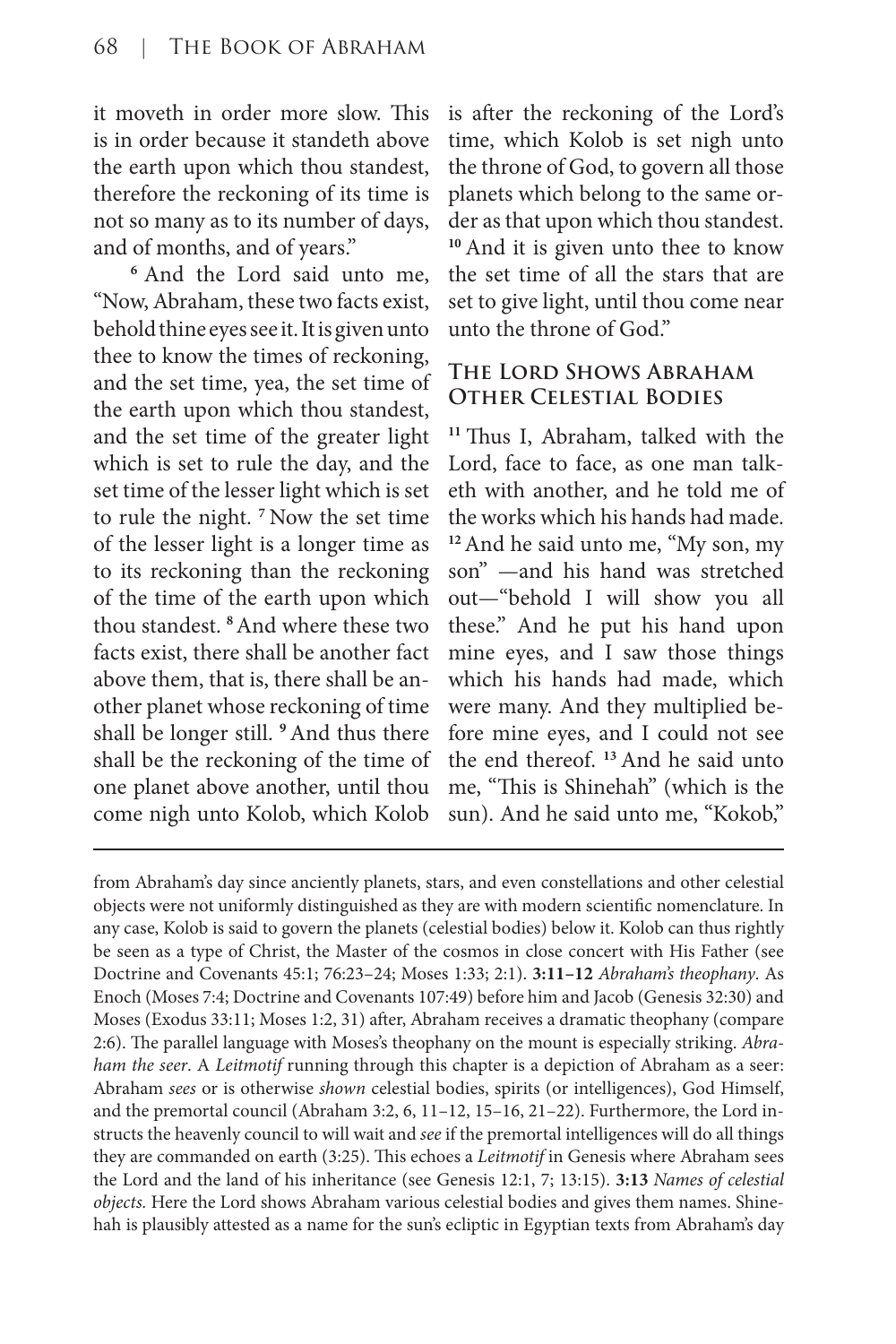(which is star). And he said unto me, "Olea" (which is the moon). And he said unto me, "Kokaubeam," (which signifies stars, or all the great lights, which were in the firmament of heaven.) **<sup>14</sup>**And it was in the nighttime when the Lord spake these words unto me, "I will multiply thee, and thy seed after thee, like unto these. And if thou canst count the number of sands, so shall be the number of thy seeds."

## **The Gradation of Celestial Bodies in Relation to the Gradation of Spirits**

**15** And the Lord said unto me, "Abraham, I show these things unto thee before ye go into Egypt, that ye may declare all these words. **<sup>16</sup>**If two things

exist, and there be one above the other, there shall be greater things above them. Therefore, Kolob is the greatest of all the Kokaubeam that thou hast seen, because it is nearest unto me. **<sup>17</sup>** Now, if there be two things, one above the other, and the moon be above the earth, then it may be that a planet or a star may exist above it. And there is nothing that the Lord thy God shall take in his heart to do but what he will do it. **<sup>18</sup>**Howbeit that he made the greater star, as, also, if there be two spirits, and one shall be more intelligent than the other, yet these two spirits, notwithstanding one is more intelligent than the other, have no beginning. They existed before, they shall have no end, they shall exist after, for they are gnolaum" (or eternal).

(*š[ỉ]-n-ḫꜢ or š-nḫꜢ*). Kokob is clearly recognizable as the Hebrew word for star, as is Kokaubeam in the plural (compare the Akkadian *kakkabu*). An etymology for Olea, identified as the moon, does not immediately present itself. Proposals include that it derives either from Hebrew (*yārēaḥ*) or Egyptian (*ỉꜤḫ[w]*), but this is doubtful. Shinehah appears as a codename for Kirtland Township in the 1835 first edition of the Doctrine and Covenants, and "Olea Shinehah" (also attested as "Olaha Shinehah") appears in an 1838 revelation of Joseph Smith. These names are associated with the location of Adam-ondi-Ahman (compare Doctrine and Covenants 117:8), suggesting, alternatively, that they may relate to the "pure language" of Adam (compare Moses 6:5–9). **3:14** A primary purpose behind the Lord showing Abraham these celestial bodies is to provide a simile for the innumerable quantity of his descendants (compare Genesis 15:5; 22:17). Note especially the parallel language at Abraham 3:12. **3:15–21** The vision of graded stars and other celestial bodies pivots here to a vision of the premortal spirits varying in grades of intelligence (3:18). Just as Abraham encounters a hierarchy of stars and planets until he comes nigh unto the throne of God, so too he encounters a hierarchy of spirits or intelligences until he finally approaches God Himself, the supreme intelligence. The description and imagery of the stars and spirits illustrates an unmistakable conceptual link between the two in this chapter. **3:15** Abraham is explicitly told to declare to the Egyptians what he learned from his vision. (This corresponds with what is depicted in Facsimile 3 but is not described in any of the extant narrative.) This might explain why Abraham was shown what some scholars have argued is a pre-scientific geocentric view of the cosmos. In order for Abraham to successfully share truths about the plan of salvation with the Egyptians, he would need to couch his visions in a worldview that would have been comprehensible to his audience (compare 2 Nephi 31:3; Doctrine and Covenants 1:24). **3:18** *Stars and spirits.* The pivot between graded stars and graded spirits might plausibly rest on a pun in the Egyptian language. The Egyptian word for spirit (*Ꜣḫ*) is phonetically similar to the word for the light and brilliance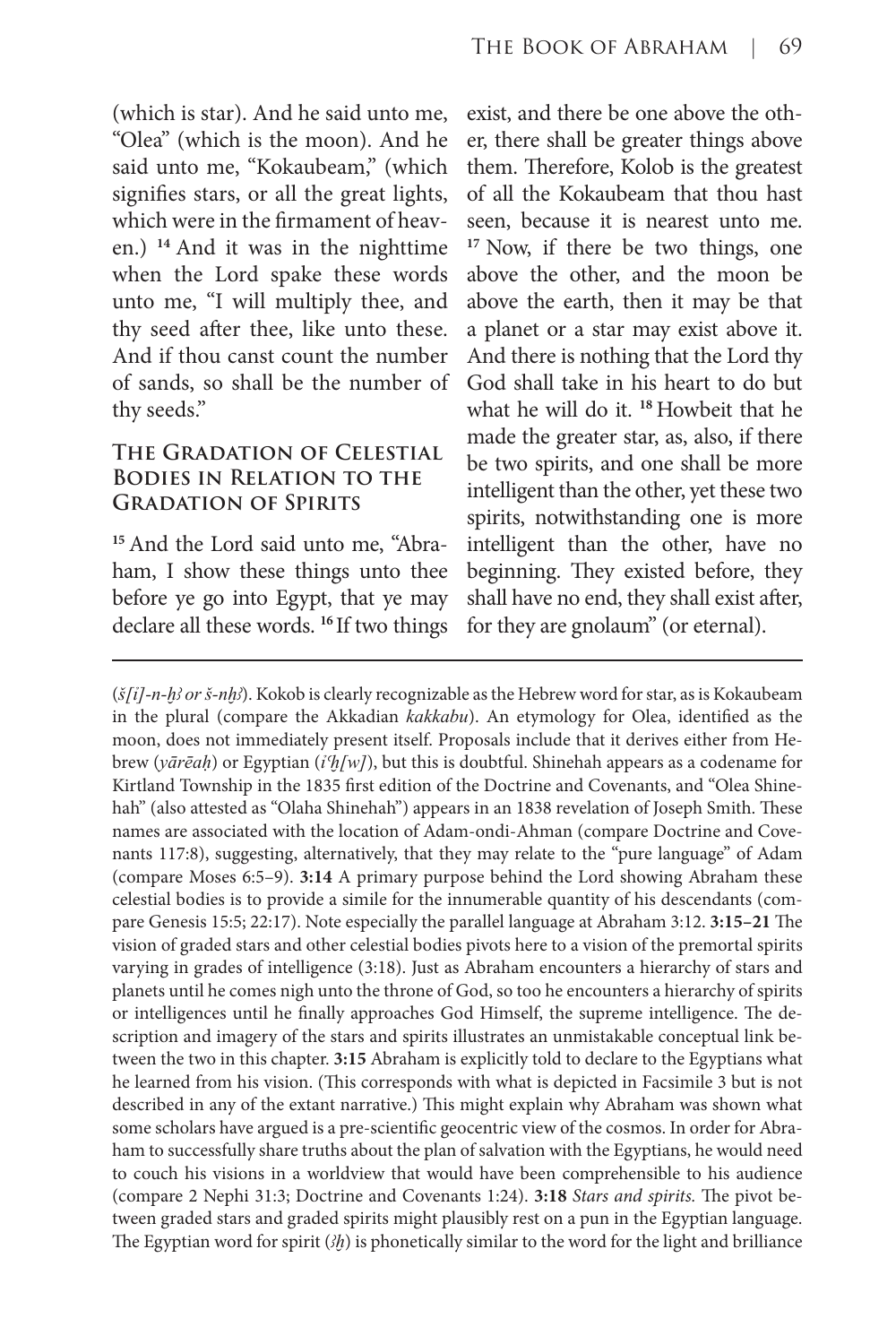**<sup>19</sup>**And the Lord said unto me, "These two facts do exist, that there are two spirits, one being more intelligent than the other, there shall be another more intelligent than they. I am the Lord thy God, I am more intelligent than they all. **<sup>20</sup>**The Lord thy God sent his angel to deliver thee from the hands of the priest of Elkenah. **<sup>21</sup>**I dwell in the midst of them all. I now, therefore, have come down unto thee to declare unto thee the works which my hands have made, wherein my wisdom excelleth them all, for I rule in the heavens above, and in the earth beneath, in all wisdom and prudence, over all the intelligences thine eyes have seen from the beginning. I came down in the beginning in the midst of all the intelligences thou hast seen."

# **Abraham Sees the Premortal Intelligences**

**<sup>22</sup>**Now the Lord had shown unto me, Abraham, the intelligences that were organized before the world was. And among all these there were many of the noble and great ones. **<sup>23</sup>**And God saw these souls that they were good, and he stood in the midst of them, and he said, "These I will make my rulers." For he stood among those that were spirits, and he saw that they were good. And he said unto me, "Abraham, thou art one of them; thou wast chosen before thou wast born."

#### **The Premortal Council (Moses 4:1–4)**

**<sup>24</sup>**And there stood one among them that was like unto God, and he said unto those who were with him, "We

of stars and other celestial bodies (*ỉꜢḫ*). In Egyptian texts from before and during Abraham's day, the spirits of the deceased were sometimes conceptualized as a star. Indeed, in some of these texts the goal in the afterlife is for the spirit of the deceased (particularly that of the deceased king) to be exalted among the stars in the celestial, cosmic realm. The imagery of stars/ spirits in Abraham's vision plays nicely on mythological and cosmic symbolism already prevalent among the ancient Egyptians. *Gnolaum, or eternal*. The word is clearly recognizable as the Hebrew word for "everlasting, eternal" (*ʿolam*). In Genesis 21:33 Abraham plants a tamarisk tree at Beer-Sheba and dedicates it to "the everlasting God" (*ʾel ʿolam*). The eternity of spirit or intelligence was a teaching the Prophet Joseph Smith emphasized in the final years of his ministry, including in his now-famous King Follett Sermon of April 7, 1844. **3:22–23** Abraham is shown the premortal intelligences that were "organized" into the premortal divine council. These intelligences or spirits are described as "noble and great ones" and are decreed by God to become "rulers" in mortality because they are good. Abraham is identified as one of these noble and great spirits. This evokes depictions of the divine council of God and His attending divine beings (called, variously, gods, the sons of god[s], angels, holy ones, and so on) in the Hebrew Bible and other ancient Near Eastern texts. Furthermore, it subtly plays on (and subverts) ideas in ancient Egyptian and Mesopotamian religion that kings were divinely foreordained by the gods to be rulers. Instead, Abraham's vision reveals that he and other righteous spirits were foreordained by the Lord to be rulers. This delegitimizes the rule of Abraham's rival Pharaoh, who, while still being righteous, at Abraham 1:26-27 tries to "fain claim" to priesthood to which he does not have a right. **3:24–28** Abraham is shown a vision of what transpired in the divine council just before the unfolding of Creation (compare Moses 4:1–4). This passage is supremely important for the modern Latter-day Saint doctrine of the premortal existence of humanity since it is one the most explicit on this subject in all scripture. *Cre-*